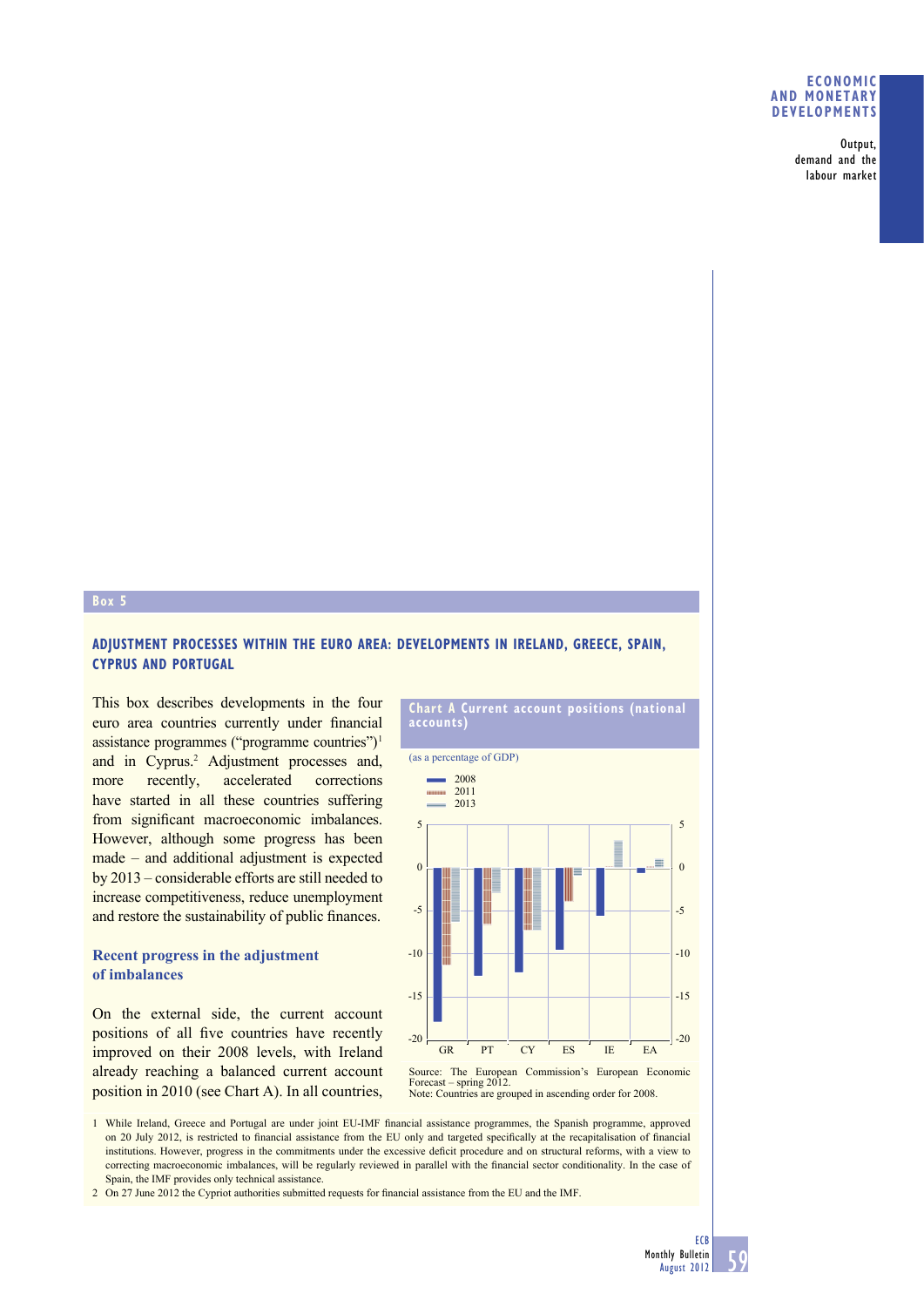this has mostly resulted from developments in trade balances over the period 2010-11, which were also reflected in strong positive contributions from net trade to real GDP growth. In most cases, the strong net trade contributions resulted from a combination of relatively strong export growth (particularly in Spain and Portugal) and very weak or negative import growth (notably in Greece and Cyprus). The European Commission's European Economic Forecast – spring 2012 foresees a continued improvement in the current account positions of all programme countries; for Cyprus, the European Commission expects only a very limited reduction in the current account by 2013, as export growth, in particular, is forecast to remain very weak. Apart from the trade outlook, current account developments in some of the countries are also largely driven by energy-related imports and net interest payments. These have contributed, for example, to the large current account deficit that is expected to persist for Greece in 2013.



Sources: Eurostat, European Commission's European Economic Forecast – spring 2012 and ECB calculations. Notes: The 2009-11 levels of the primary balance for Ireland are adjusted for large one-off effects on account of capital support to the banking sector. The data in the chart still include a large one-off effect for Portugal, recorded in 2011. Except for the euro area, countries are grouped in ascending order for 2008.

Overall, despite the expected improvements, the current account deficit in 2013 is still expected to remain higher than desirable, particularly in Greece, but also in Cyprus and Portugal.

On the fiscal side, Ireland, Greece and Portugal have undertaken considerable consolidation efforts since entering the financial assistance programme. This has led to significant improvements in the general government primary balance (see Chart B), largely on account of the wide range of fiscal and structural reforms implemented as part of the programmes. According to the European Commission's spring 2012 forecast, this improvement is expected to continue in 2013. Portugal is the only country receiving financial assistance that is expected to record a primary surplus. Similarly, in Spain, fiscal adjustment is well under way and the primary balance is improving, although, in 2010 and 2011, deficit reduction was lower than expected. Overall, the debt-to-GDP ratios of all programme countries are still projected to rise in 2013.

#### **Restoring competitiveness**

The increase in export growth and the reduction in current account deficits partly reflect improvements in competitiveness which are linked to a decline in unit labour costs (see Chart C). When comparing developments up to 2007 with those up to 2011, differentials in the average annual growth of unit labour costs relative to that in the euro area have already fallen somewhat, with all five countries recapturing some of the losses in competitiveness incurred previously. Part of the correction seen thus far reflects countries' structural measures to correct relative price and cost developments in a more lasting manner. However, part of it is also the result of labour shedding, for example in low-productivity sectors, which has increased aggregate productivity, particularly in Ireland and Spain, but also, to a lesser extent, in Greece and Portugal. The flip side of this has been a rise in unemployment rates, which has been particularly pronounced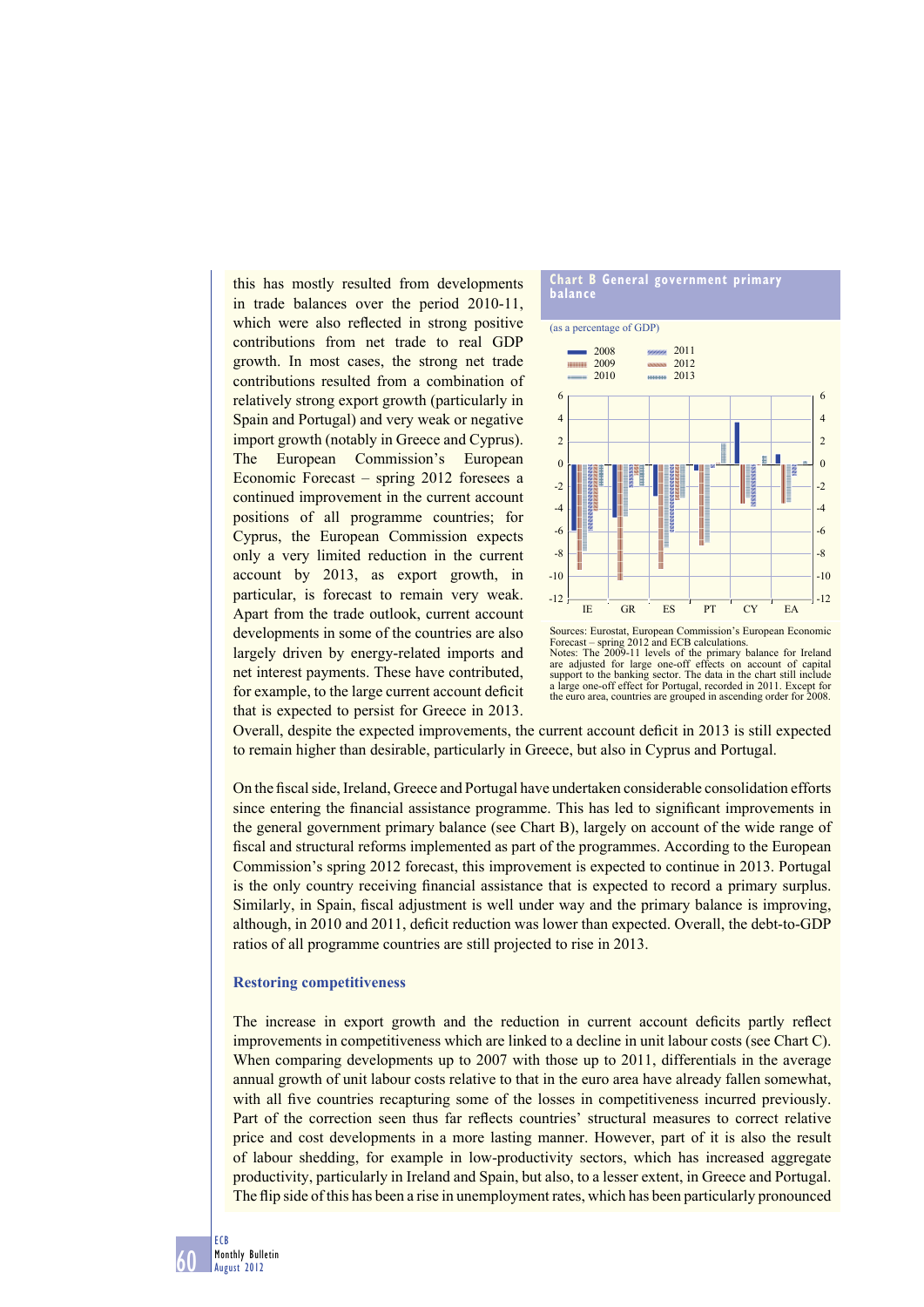## **ECONOMIC AND MONETARY DEVELOPMENTS**

Output, demand and the labour market



**Chart C Average annual increase in unit labour costs relative to the euro area**





among younger workers (see Chart D). As Chart E suggests, this may also have been partly due to delayed actions by the wage bargaining partners, both in the private and the public sector. In particular, in the case of Spain, the authorities finally approved in February 2012 a far-reaching and comprehensive labour market reform that could have proved very beneficial in avoiding labour shedding if it had been passed some years ago. After the onset of the global financial crisis in 2008, with the exception of Ireland, wage moderation only set in with a significant delay (in Portugal in  $2010$ ) or has remained very limited (in Spain and Cyprus, at the end of 2011). Going forward, a strong decline in compensation per employee is expected: (i) for Portugal, as a result of cuts in public sector wages and the impact of labour market reforms in moderating private sector wage claims; and (ii) for Greece, as a result of the recent reforms in private sector wage-setting.



Sources: Eurostat and the European Commission's European Economic Forecast – spring 2012. Note: Except for the euro area, countries are grouped in descending order according to the total unemployment rate in 2008.

### **Chart E Compensation per employee relative to the euro area**